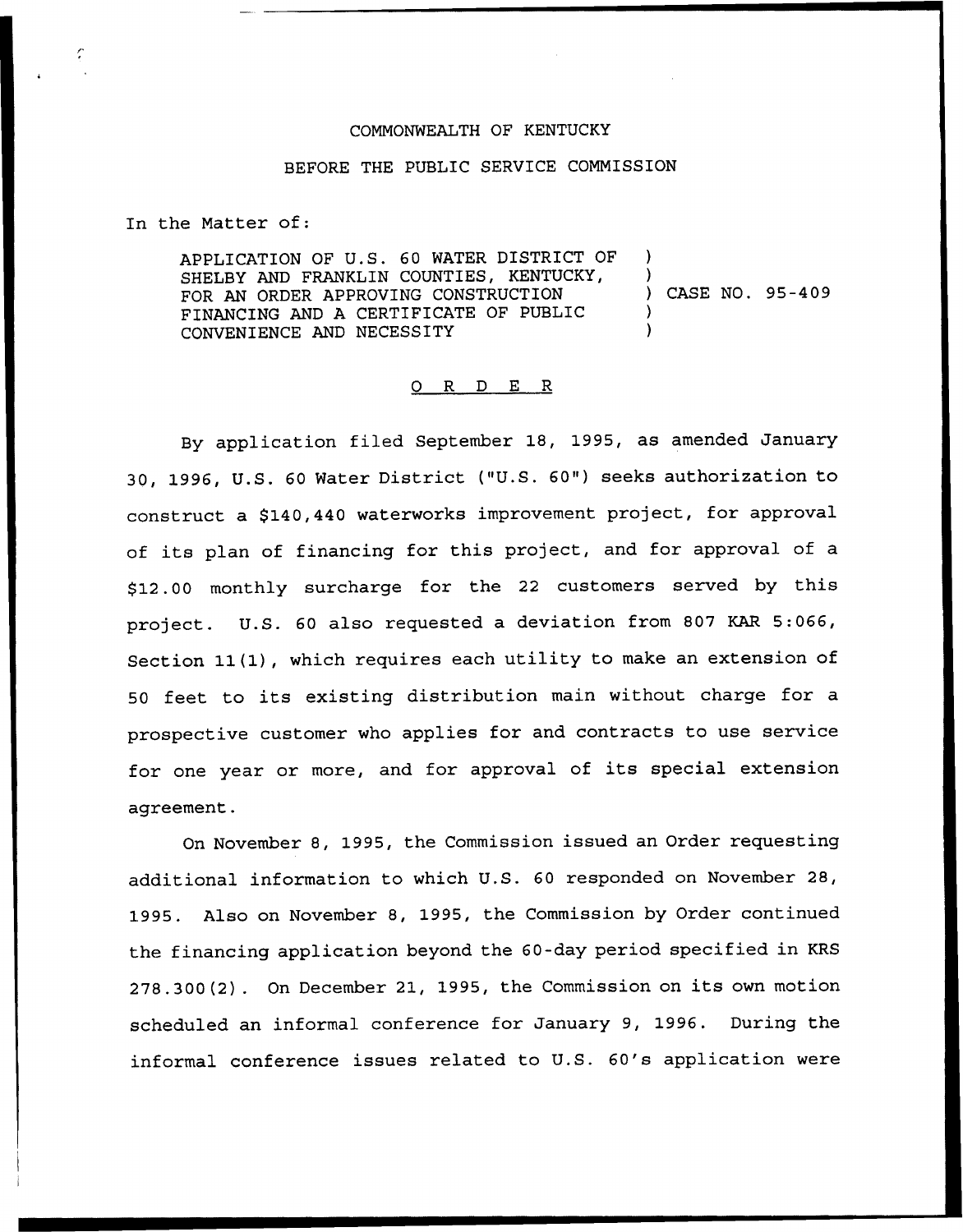discussed in detail. As a result of the conference, U.S. <sup>60</sup> submitted its Application Amendment on January 30, 1996.

Project funding includes a grant from the Shelby County Fiscal Court of \$37,841, a loan in the amount of \$81,644 from Kentucky Association of Counties Leasing Trust ("KACoLT"), and \$11,530 from applicants for service in the project area. The Shelby County Fiscal Court has also committed itself to <sup>a</sup> contingency fund of  $$9,425.<sup>1</sup>$  The loan will be for a 10 year period amortized over 20 years at an interest rate of 5.8 percent per annum, with a balloon payment at the end of the loan term. U.S. 60 expressed the intention of refinancing the loan after 10 years.

The proposed construction will provide water service to <sup>22</sup> new customers. Plans and specifications for the proposed improvements prepared by Warner A. Broughman III and Associates of Lexington, Kentucky ("Engineer" ), have been approved by the Division of Water of the Natural Resources and Environmental Cabinet.

The Commission, having reviewed the evidence of record and being otherwise sufficiently advised, finds that:

1. The proposal presented by U.S. <sup>60</sup> includes a financing mechanism tailored by the applicant to the specific facts of its

 $\mathbf{1}$ U.S. 60's original application sought the approval of an \$18.00 monthly surcharge. At that time project funding included a grant from the Shelby County Fiscal Court of \$23,941, a loan of \$96,074 from KACoLT, and \$11,000 from<br>applicants for service in the project area. There was no applicants for service in the project area. contingency fund.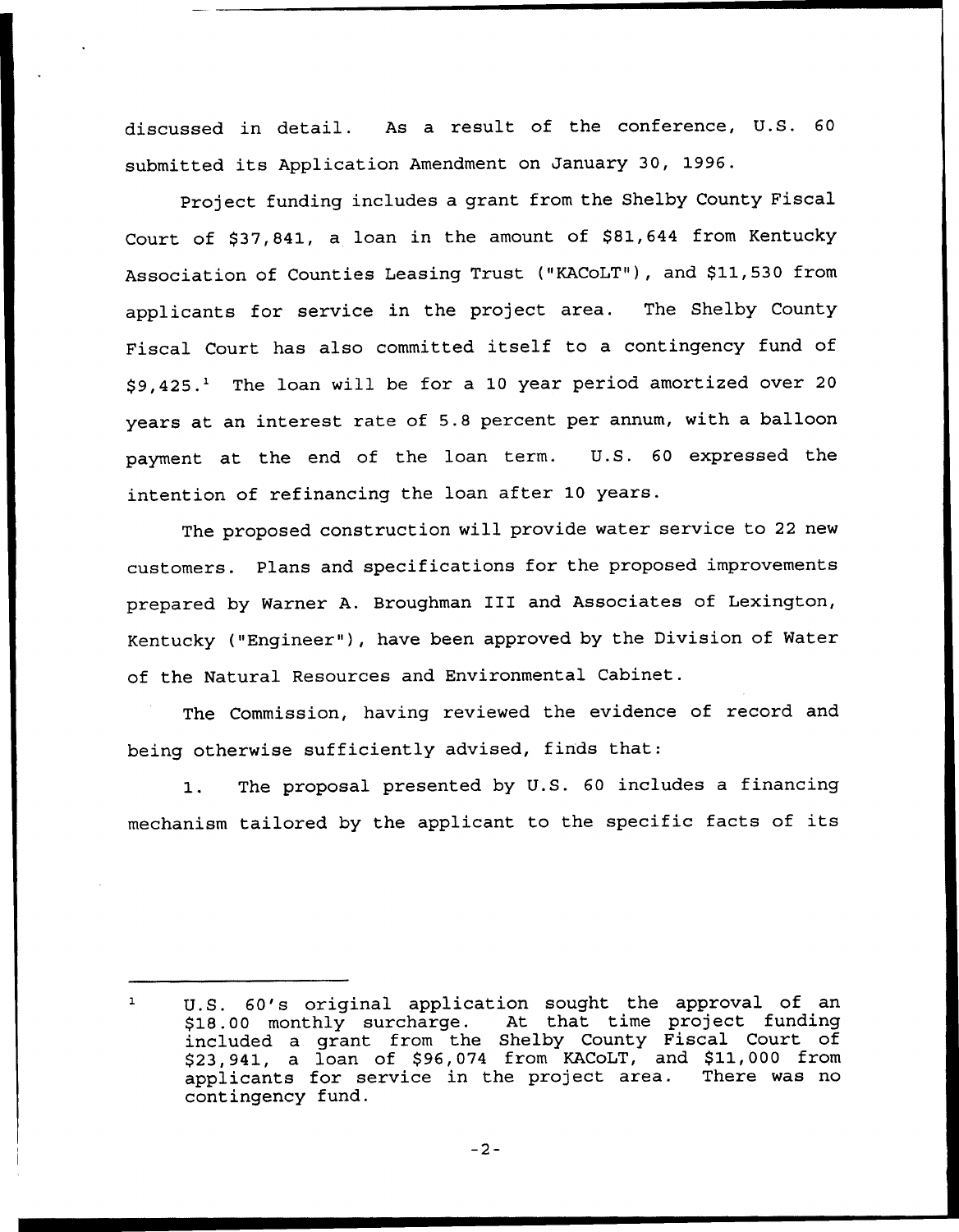situation and is of a type which previously has been approved by the Commission in Cases No.  $92-298^2$  and No.  $93-149.^3$ 

 $2.$ Public convenience and necessity require the proposed construction and that a Certificate of Public Convenience and Necessity be granted.

3. The proposed construction consists of approximately 4.1 miles of 4-inch diameter pipelines and related appurtenances. Construction cost will total \$94,248.50, which will require a total of approximately \$140,440.25 after allowances are made for fees, contingencies, and other indirect costs.

4. U.S. 60's request for approval of the special extension agreement should be granted.

5. U.S. 60's request for a deviation from 807 KAR 5:066, Section  $11(1)$ , should be granted.

6. U.S. 60's request for approval of a \$12.00 surcharge for customers served by this project should be granted.

7. U.S. 60 should provide the Commission with an annual report regarding the total amount of surcharge collected from the new customers. These reports shall be filed simultaneously with U.S. 60's annual report on a report form to be supplied by the Commission.

 $\overline{a}$ Case No. 92-298, The Application of U.S. 60 Water District of Shelby and Franklin Counties, Kentucky, for an Order Approving Construction, Financing and Certificate of Public Convenience and Necessity.

Case No. 93-149, The Application of U.S. 60 Water District of Shelby and Franklin Counties, Kentucky, for an Order Approving Construction, Financing and Certificate of Public Convenience and Necessity.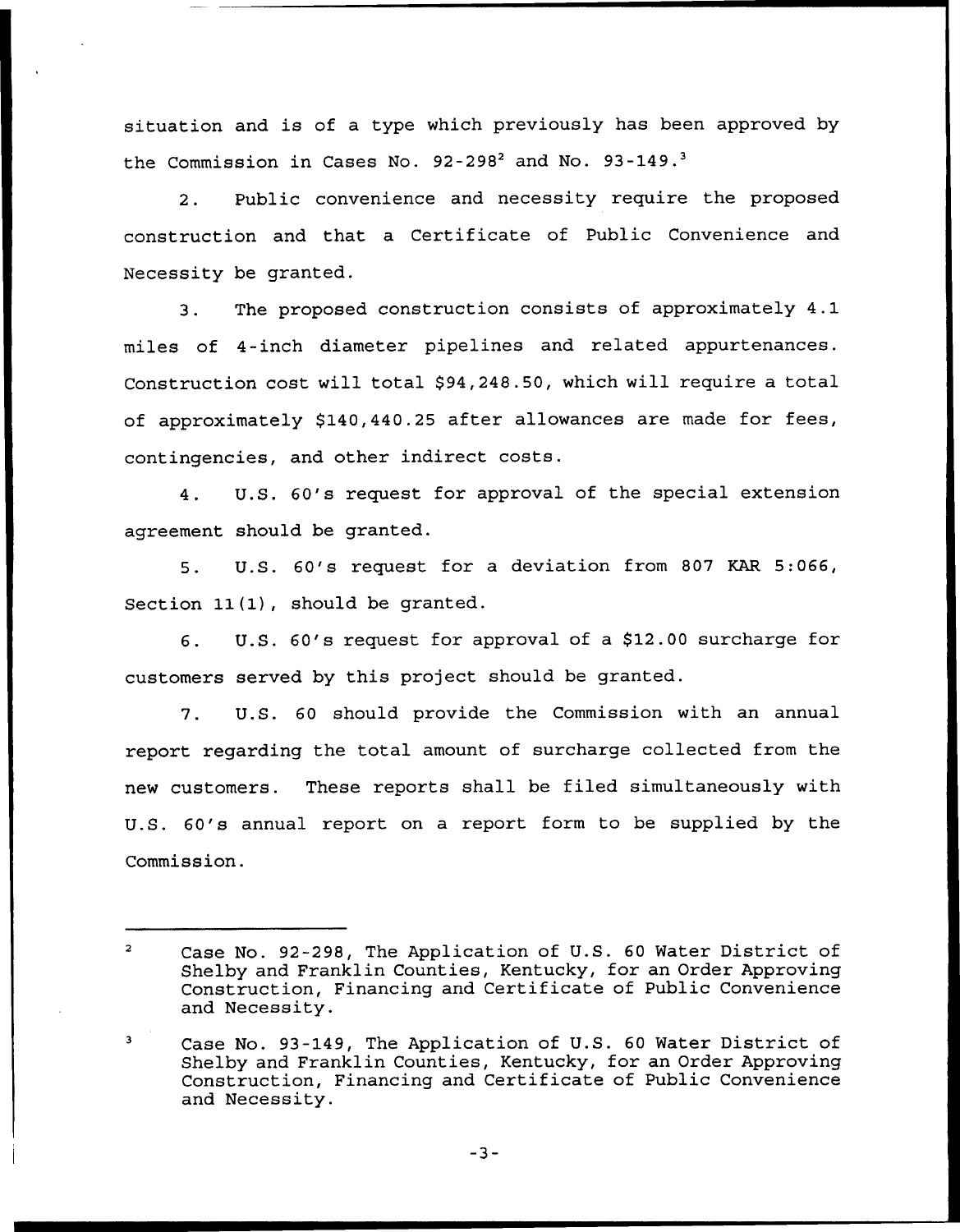8. U.S. 60 should monitor the adequacies of the expanded water distribution system after construction. Tf the level of service is inadequate or declining or the pressure to any customer is outside the requirements of <sup>807</sup> KAR 5:066, Section 5(1), U.S. <sup>60</sup> should take immediate action to maintain the level of service in conformance with the regulations of the Commission.

9. U.S. <sup>60</sup> should obtain approval from the Commission prior to performing any additional construction not expressly certificated by this Order.

10. Any deviation from the construction approved should be undertaken only with the prior approval of the Commission.

11. U.S. <sup>60</sup> should furnish verified documentation of the total costs of this project including the cost of construction and all other capitalized costs (engineering, legal, administrative, etc.) within <sup>60</sup> days of the date that construction is substantially completed. Construction costs should be classified into appropriate plant accounts in accordance with the Uniform System of Accounts for Water Utilities prescribed by the Commission.

12. U.S. 60 should require construction inspection under the general supervision of a professional engineer with a Kentucky registration in civil or mechanical engineering, to ensure that the construction work is done in accordance with the contract drawings and specifications and in conformance with the best practices of the construction trades involved in the project.

13. U.S. <sup>60</sup> should require the Engineer to furnish within <sup>60</sup> days of the date of substantial completion of this construction a

 $-4-$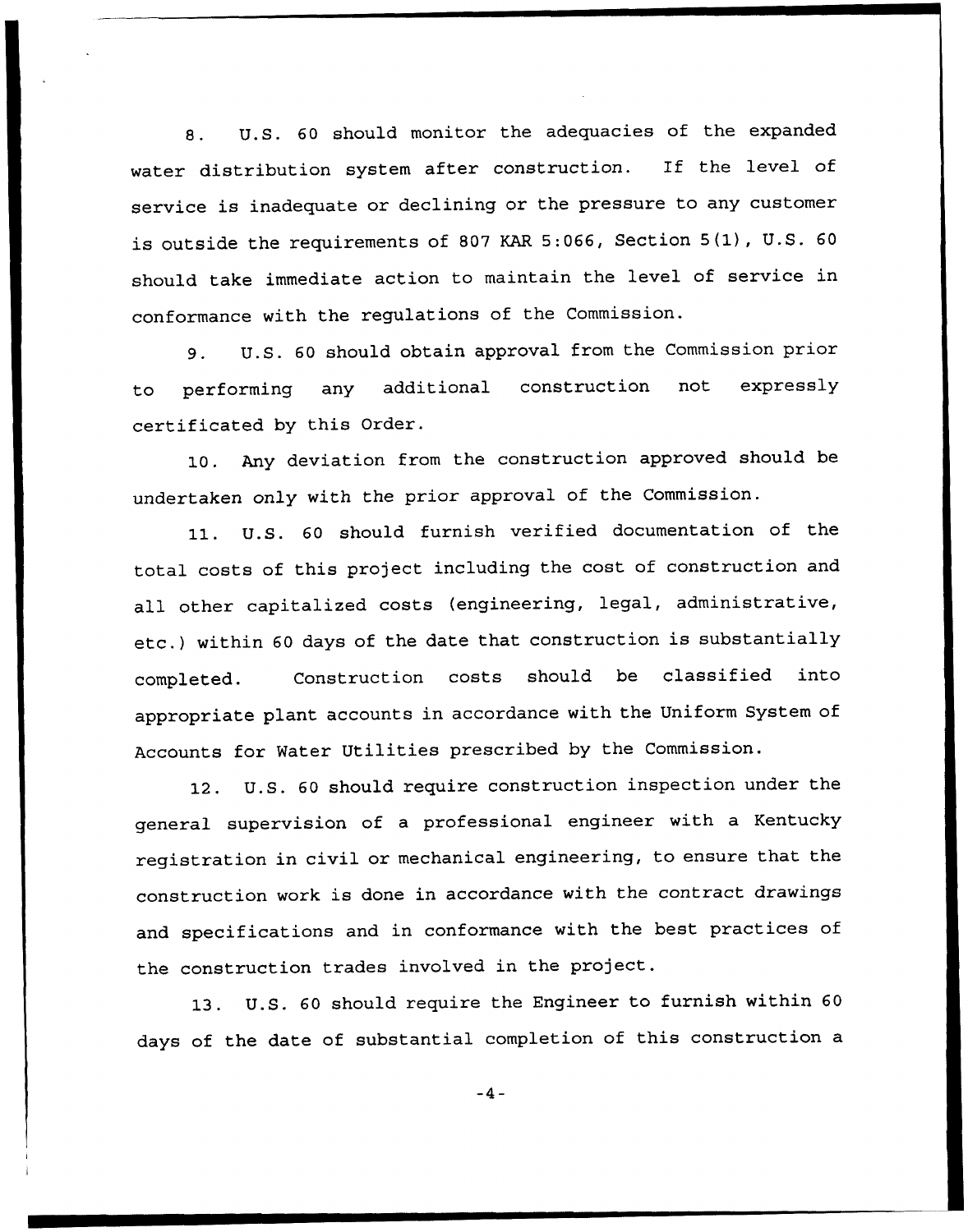copy of the "as-built" drawings and a signed statement that the construction has been satisfactorily completed in accordance with the contract plans and specifications.

14. The financing plan proposed by U.S. 60 is for lawful objects within the corporate purpose of its utility operations, is necessary and appropriate for and consistent with the proper performance of the utility's service to the public and will not impair its ability to perform that service, and is reasonably necessary and appropriate for such purpose. It should, therefore, be approved.

IT IS THEREFORE ORDERED that:

1. U.S. <sup>60</sup> is granted <sup>a</sup> Certificate of Public Convenience and Necessity to proceed with the proposed construction project as set forth in the drawings and specifications of record herein, on the condition that service levels be monitored and corrective action taken in accordance with Commission regulations.

2. U.S. 60's request for approval of the special extension agreement is granted.

3. U.S. 60's request for a \$12.00 surcharge for customers served by this project is granted. The proceeds from the surcharge collections shall be used for no reason other than repayment of the debt to KACoLT. U.S. 60 shall establish an escrow account with a financial institution into which it will separately account for repayment of its debt to KACoLT. The surcharge will immediately cease upon extinguishment of the entire debt or if any of the

 $-5-$